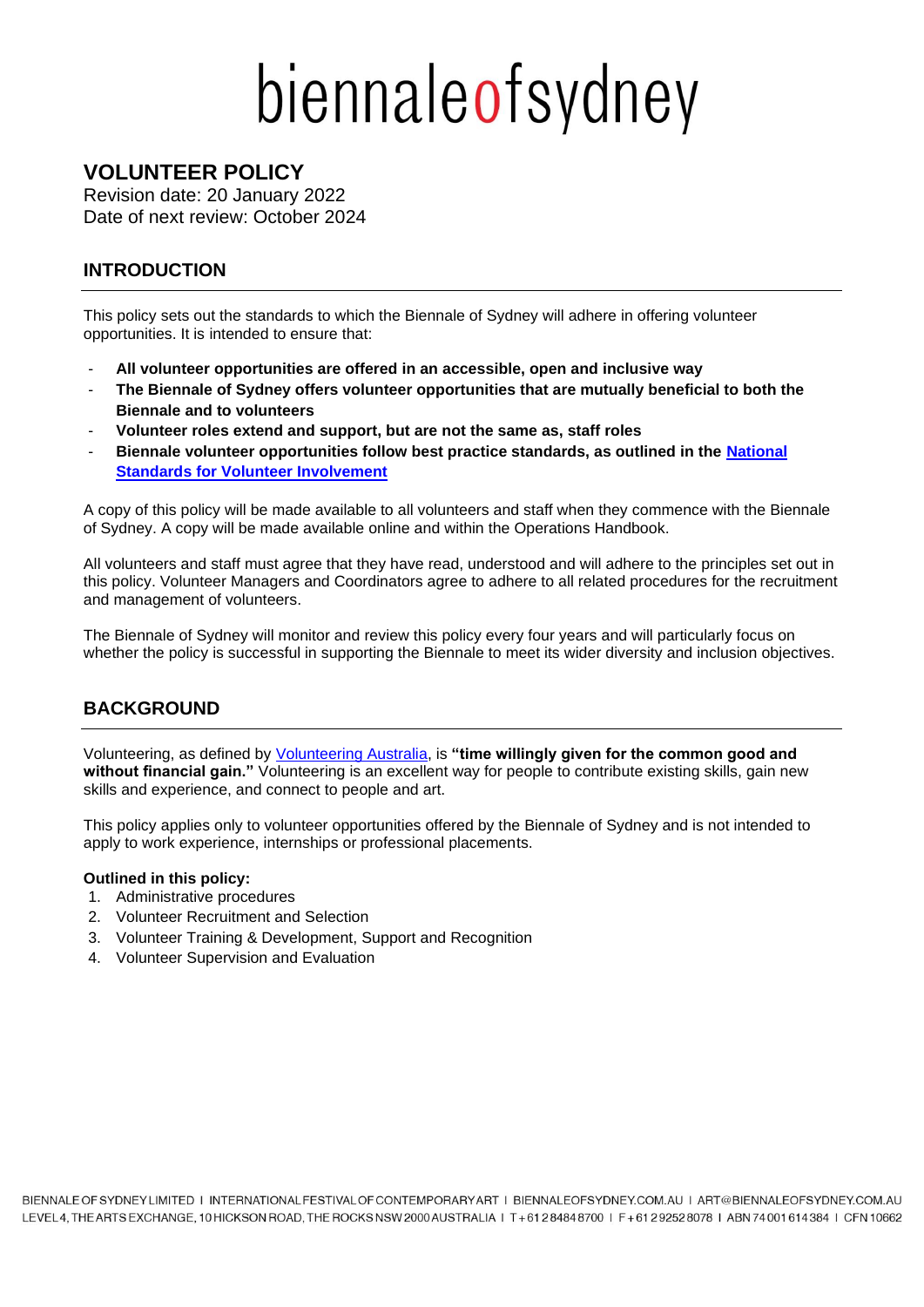## **1. Administrative procedures**

#### **1.1. Role of the Volunteer management within Program & Partnerships Department**

The successful involvement of volunteers requires a planned and organised effort. The Biennale of Sydney will appoint dedicated Volunteer staff member within the Programs & Partnership department to provide a central coordinating point for effective communication and administration of volunteer engagement.

The department is responsible for maintaining liaison with other volunteer programs in the community and assisting with community-wide efforts to recognise and promote volunteering; effective planning and involvement of volunteers; reviewing policies and procedures in-line with current best practice; reviewing and identifying creative and mutually beneficial volunteer opportunities, through consultation and feedback; implementing and ensuring accessible and inclusive recruitment processes; and tracking and evaluating the contribution of volunteers to the Biennale of Sydney.

#### **1.2. Maintenance of Volunteer records**

Volunteer personnel records will be treated with the same confidentiality as staff personnel records, and stored securely with the Biennale databases, Salesforce and Volunteer Management Platform. Data stored will include Volunteer's name, contact details, information relating to access requirements, volunteer role undertaken, and total hours volunteered.

The Biennale is committed to creating a diverse and inclusive environment for all volunteers. As such, the Biennale will also collect and review diversity monitoring information on applicants for voluntary roles. Protected characteristics of volunteers will be collected anonymously and confidentially and stored securely, separate to applications and not associated to individuals.

#### **1.3. Insurance**

All volunteers will be covered under the Biennale of Sydney Personal Accident Insurance for Voluntary Workers. To ensure volunteers are covered by this insurance, they must be between the age of 16 and 75. The Biennale does not insure volunteers' personal belongings while carrying out their role, however volunteers will have access to cloakrooms or lockers where they may choose to store their personal belongings.

We aim to ensure that volunteers can carry out their roles without risk of harm at all times. We carry out risk assessments for all of our volunteer roles, and individual assessments for anyone with particular requirements.

This data will be monitored by Volunteer staff member only after shortlisting and will only be used for reporting purposes, and to improve diversity within the volunteer program.

#### **1.4. Representing the Biennale of Sydney**

Volunteers are representatives of the Biennale of Sydney within the scope of their role descriptions. Without prior consultation and approval from appropriate staff, Volunteers must not take any action which might significantly affect or obligate the Biennale of Sydney. This includes making public statements to the press, coalition or lobbying efforts with other organisations, or any agreements involving contractual or other financial obligations.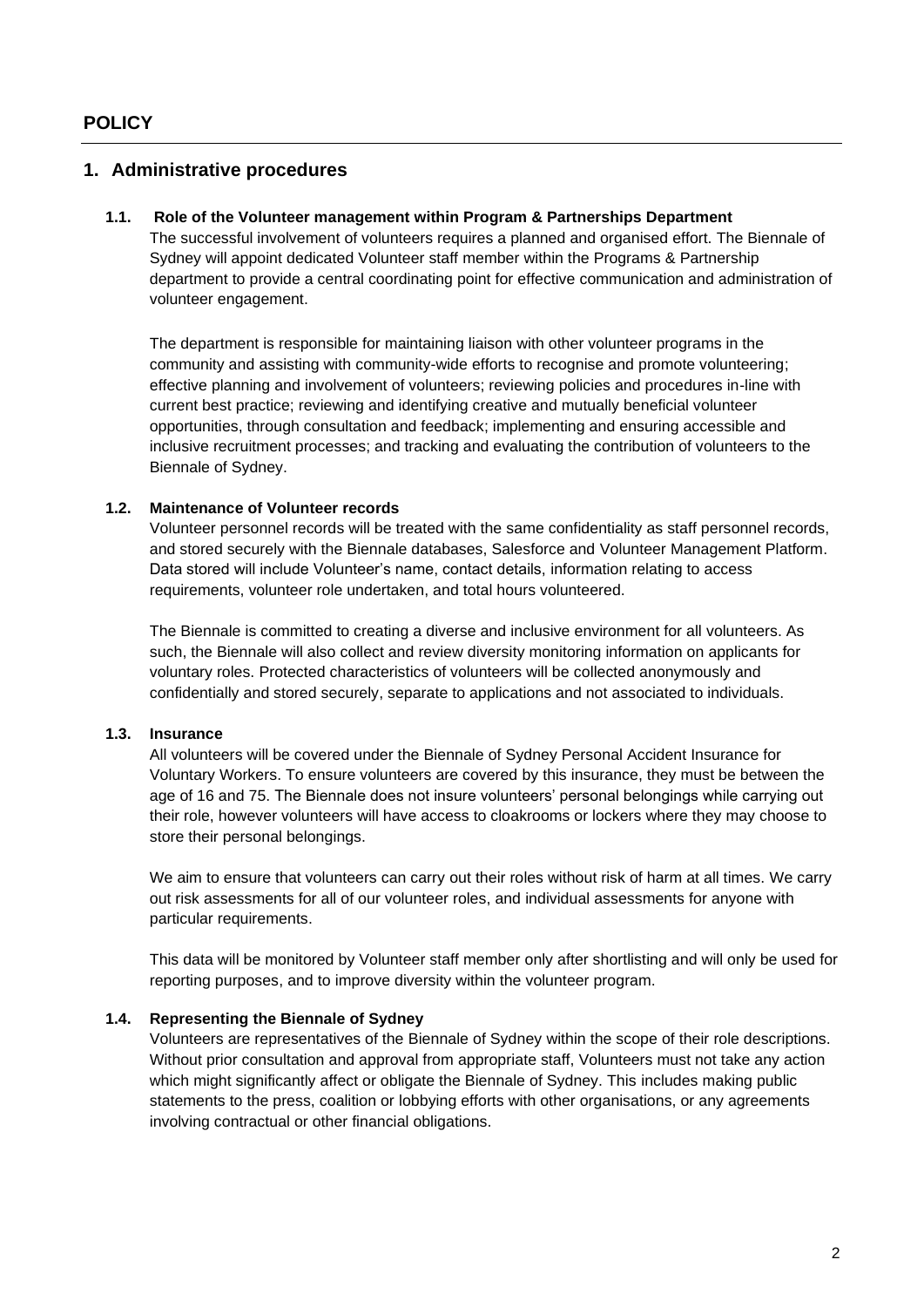#### **1.5. Confidentiality**

Volunteers are responsible for maintaining the confidentiality of all privileged information to which they may encounter while volunteering with the Biennale. This includes information involving staff, other volunteers, artist project details and overall Biennale business. If confidentiality is not maintained, the volunteer may be asked to leave.

### **1.6. Social Media**

It is important to remember that volunteers, as well as staff, represent the Biennale at all times, including on Social Media channels. As such, it is suggested that reasonable consideration is taken when engaging in social media for personal use. Please use the following points as a reference, and for further details, refer to the Biennale's *[Social Media Policy](https://voluntier.team/wp-content/uploads/2022/01/2022-Social-Media-Policy.pdf)*

- Be aware that a Facebook post, tweet or Instagram image can be visible to the entire world.
- Include a disclaimer if the content of your post or comment can in any way be linked to the Biennale.
- Avoid negativity and maintain a professional approach.
- Be sensitive about the Biennale's confidential information. For example, posting images online during the installation period.
- Be open, truthful and accountable.

A private Facebook group will be set up for each Exhibition, with the primary purpose of social communications between volunteers, and between staff and volunteers. Volunteers will only be added to this group once they have been accepted as a volunteer, and are encouraged to use this platform to organise informal social events, get to know each other, advertise other volunteer or paid opportunities and as a noticeboard for other events happening in Sydney.

All communications on social media will be in-line with the Biennale's *Social Media Policy* and *Dignity and Respect Policy*. Communication through any platform that is disrespectful to others will not be tolerated.

#### **1.7. Venues and Volunteer facilities**

Appropriate venues and volunteer facilities will be established prior to volunteer recruitment and involvement. The venues will be safe, secure and contain necessary facilities (including a kitchenette, tea & coffee facilities and lockers), necessary equipment and space to enable volunteers to effectively and comfortably undertake their roles.

#### **1.8. Reimbursement of expenses**

To help limit barriers to volunteering, the Biennale will reimburse volunteers with reasonable out-ofpocket expenses during the exhibition, related to volunteering with the Biennale. Prior approval from the dedicated Volunteer staff member must be sought for all expenditures, and expenses paid will be at the discretion of the Finance and Administration Department.

#### **1.9. Dress code**

Volunteers will be provided with a uniform (normally a t-shirt) to wear during the Exhibition, to be easily identified by visitors. As a representative of the Biennale, volunteers are responsible for dressing appropriately for the venue conditions and role that they are carrying out. Volunteers must wear closed-toe shoes while undertaking any activities with the Biennale.

#### **1.10. Access to Biennale property and materials**

As appropriate, Volunteers will have access to Biennale property and materials necessary to fulfil their voluntary role. Volunteers will receive relevant training in the operation of any equipment if required, however will not utilise power tools or undertake any work at height. Volunteers are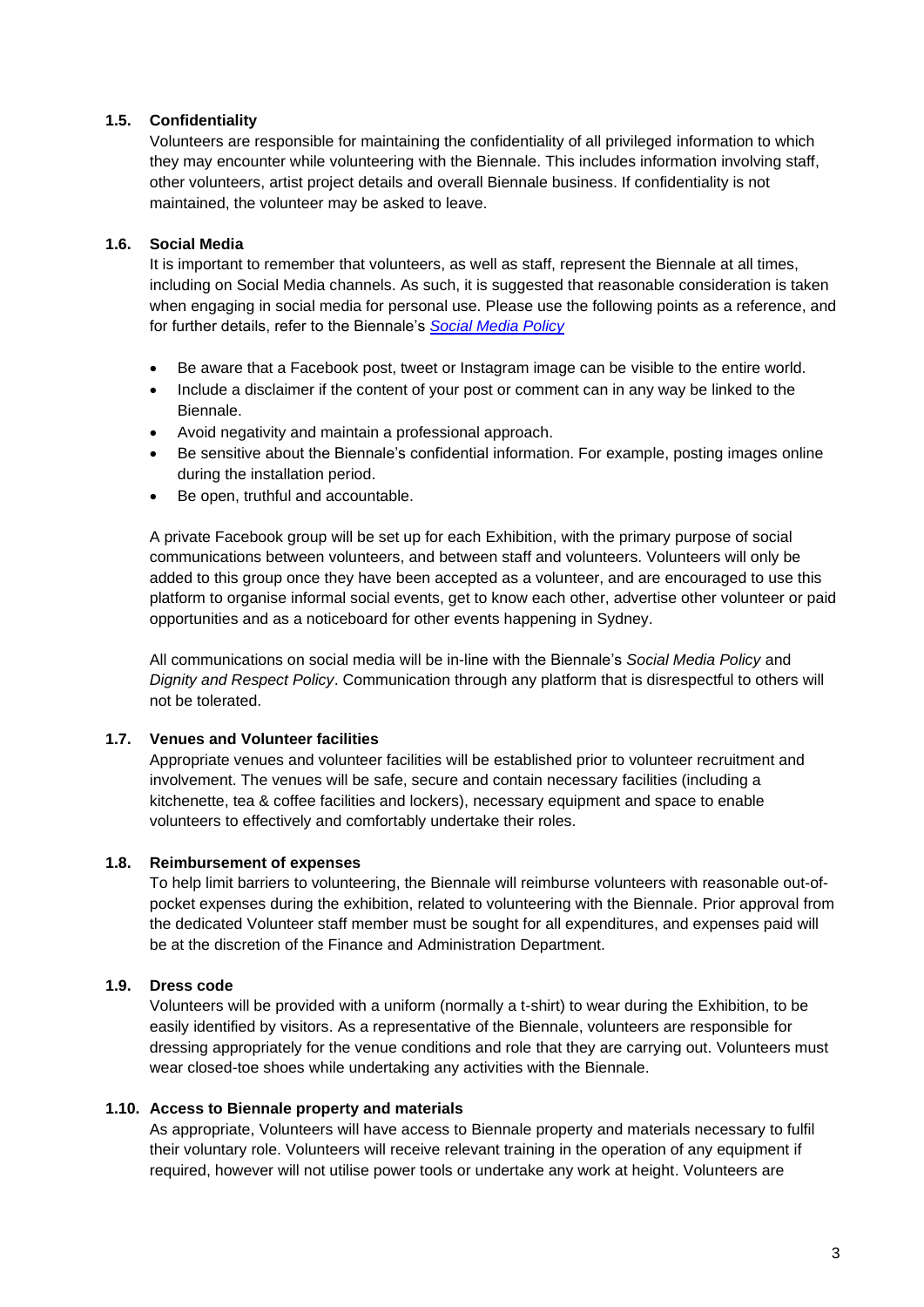responsible for only carrying out activities that they believe is within their personal capacity, and will advise their supervisor should they feel uncomfortable with any tasks set or requested of them. Property and materials will be utilised only when directly required for Biennale purposes. This policy does not include access to and use of Biennale vehicles, however will be considered on a case-bycase basis dependant on necessity to effectively fulfil their volunteer role.

#### **1.11. Volunteer Management software**

To assist with managing and rostering volunteers, the Biennale uses a web-based Database system called Voluntier. Once accepted as a volunteer, individuals are responsible for maintaining and updating their personal records to ensure that these are current; signing up to and attending the minimum number of shift requirements as outlined in role descriptions; notifying the Volunteer staff team if unavailable to attend a shift; staying up-to-date with volunteer news by regularly checking the homepage; signing up to and attending regular training sessions and ensuring the time clock has been completed for each shift attended.

# **2. Volunteer Recruitment and Selection**

#### **2.1. Scope of Volunteer Involvement**

Volunteers may be involved in all programs and activities of the Biennale, so long as the involvement is mutually beneficial and enjoyable. Volunteer roles extend and support, but are not the same as, staff roles and volunteers will not, under any circumstance, be used to displace paid employees from their positions.

#### **2.2. Volunteer Rights and Responsibilities**

Volunteers are a valuable support to the Biennale and its staff. Volunteers will be provided with meaningful opportunities, supportive and effective supervision, the right to be treated with dignity and respect, the right to full involvement and participation, and regular thanks and recognition for the donation of their time. In return, volunteers will agree to the values and responsibilities as outlined in the [Volunteer Agreement.](https://voluntier.team/wp-content/uploads/2022/01/2022-Volunteer-Agreement.pdf) The Biennale will consult with volunteers about matters that may have a major impact on how they are able to carry out their role.

#### **2.3. Volunteer Role Descriptions**

Prior to volunteer recruitment, role descriptions will be reviewed and developed for each volunteer position. All volunteer role descriptions will outline the purpose and responsibilities of the role, minimum time commitment involved, and the training and development opportunities offered by the Biennale to support the volunteer. Role descriptions will be provided to volunteers at application stage, and once accepted will be referred to through ongoing volunteer management and evaluation.

Volunteer role descriptions will be reviewed and updated at least every two years, to help the program evolve and to stay current across the sector, responding to community engagement needs and the requirements of the Biennale.

#### **2.4. Distinction between staff and volunteers**

Requests from an existing volunteer to continue volunteering should they also become a Biennale employee, or conversely for a current Biennale employee to commence a volunteer role, will be considered on a case-by-case basis. Requests will be approved so long as the roles are considered to be distinctly different (ie. Visitor-facing and Office-based tasks), or if continuing to volunteer or taking on a volunteer role would not conflict with the individual's ability to carry out their paid role at the Biennale effectively.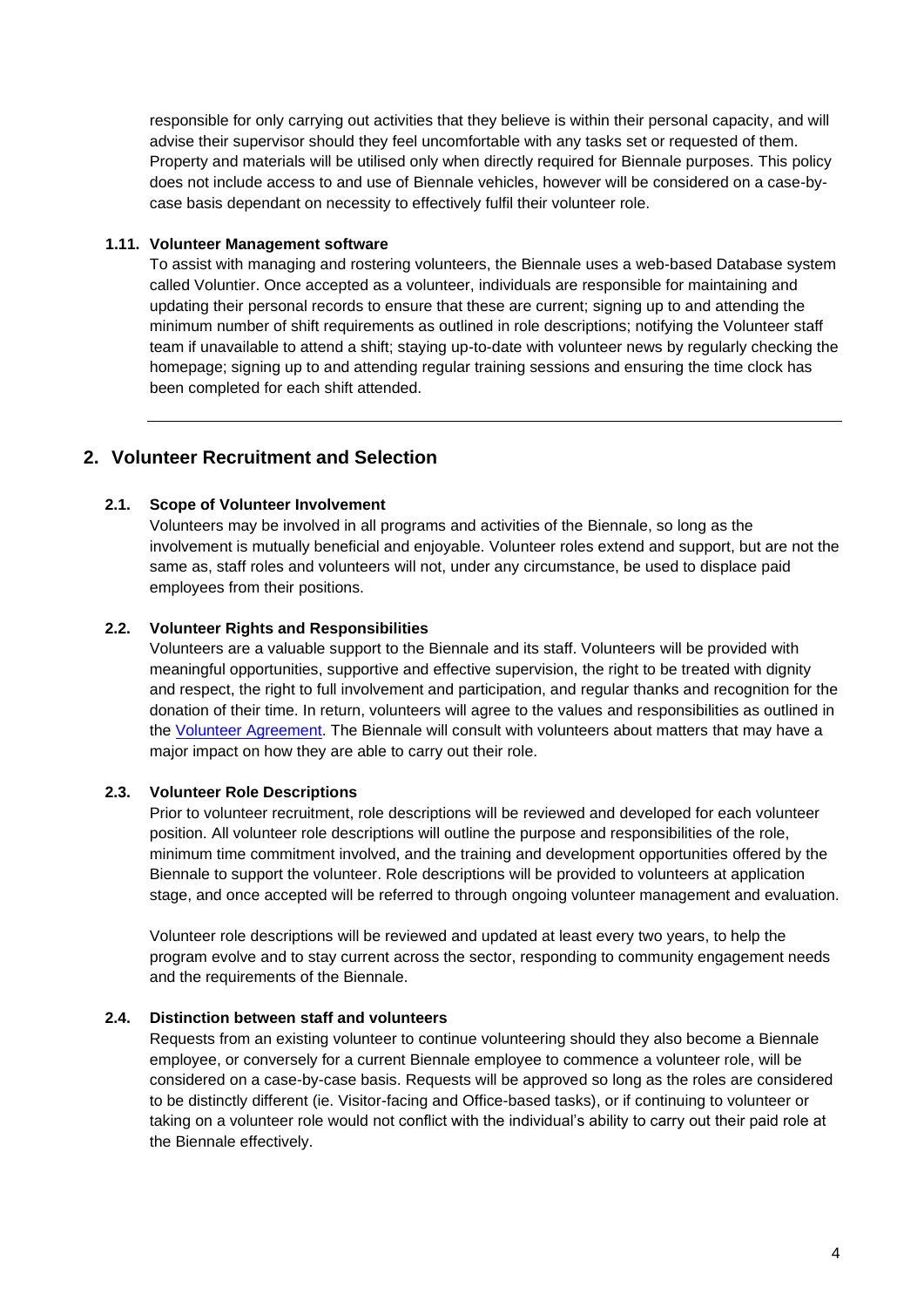Volunteers may undertake freelance work for the Biennale with agreement of the Volunteer staff member and via the Biennale's usual recruitment channels.

#### **2.5. Staff Requests for Volunteers**

Requests for volunteer support will be submitted in writing to the Volunteer staff member with advance notice by the interested department, along with a draft role description and a requested time commitment. All staff understand that the recruitment and involvement of volunteers is enhanced by creative, interesting and mutually beneficial roles.

The Volunteer staff member reserves the right to refuse to recruit or involve volunteers if the role is not distinct from a staff role, or considered to be a worthwhile and valuable opportunity for the volunteer, as well as the Biennale.

#### **2.6. Volunteer Recruitment**

The Biennale of Sydney values volunteering as a way to encourage and broaden participation in the arts and to involve communities, and therefore actively recruits volunteers through consultation with community networks. As a registered charity and not-for-profit organisation, it is right that the Biennale involves volunteers to help us achieve our aims and make the best use of our resources.

The Biennale is committed to diversity and inclusion, and involving volunteers is one way that we encourage people from a range of backgrounds to get involved with the exhibition. Volunteers are a link between the public and the exhibition, and it is important that they represent the diversity of the Sydney community. The Biennale gains immensely from volunteers' input and insights, and volunteers themselves benefit from their involvement with the Biennale. Benefits include but are not limited to; meeting others, being part of a team, learning about art or sharing a love of art, gaining or contributing skills, supporting others or being supported. The Biennale recognises that people volunteer for a variety of reasons, and in recruiting volunteers we take into account what volunteers may gain from specific roles.

All volunteer applications will be considered on an equal opportunities basis without regard to age, disability, ethnicity, race, religion or belief, sex, gender identity or gender expression, sexual orientation or any other equality characteristic.

The only requirements for volunteer recruitment is that the volunteer is between the age of 16 and 75, and is deemed by referees provided to be suitable to undertake the specific role assigned, on behalf of the Biennale. Volunteers who are under the age of 18 must have parental or guardian permission prior to volunteering.

#### **2.7. Application process and Information sessions**

All volunteers, regardless of whether they have been involved with the Biennale as a volunteer previously, are required to complete an online application form outlining their motivations to volunteer and their area of interest. The Volunteer staff member will read all applications and contact a minimum of one referee, prior to the volunteer being accepted. The Biennale will make reasonable adjustments to the application process (including large-print or Easy Read versions, over-the-phone applications, and make hard-copy versions available) to ensure that our opportunities are accessible to all.

Additionally, the Biennale will host Information sessions for individuals who are interested in volunteering, to find out more about the organisation, meet the team and learn about the upcoming exhibition.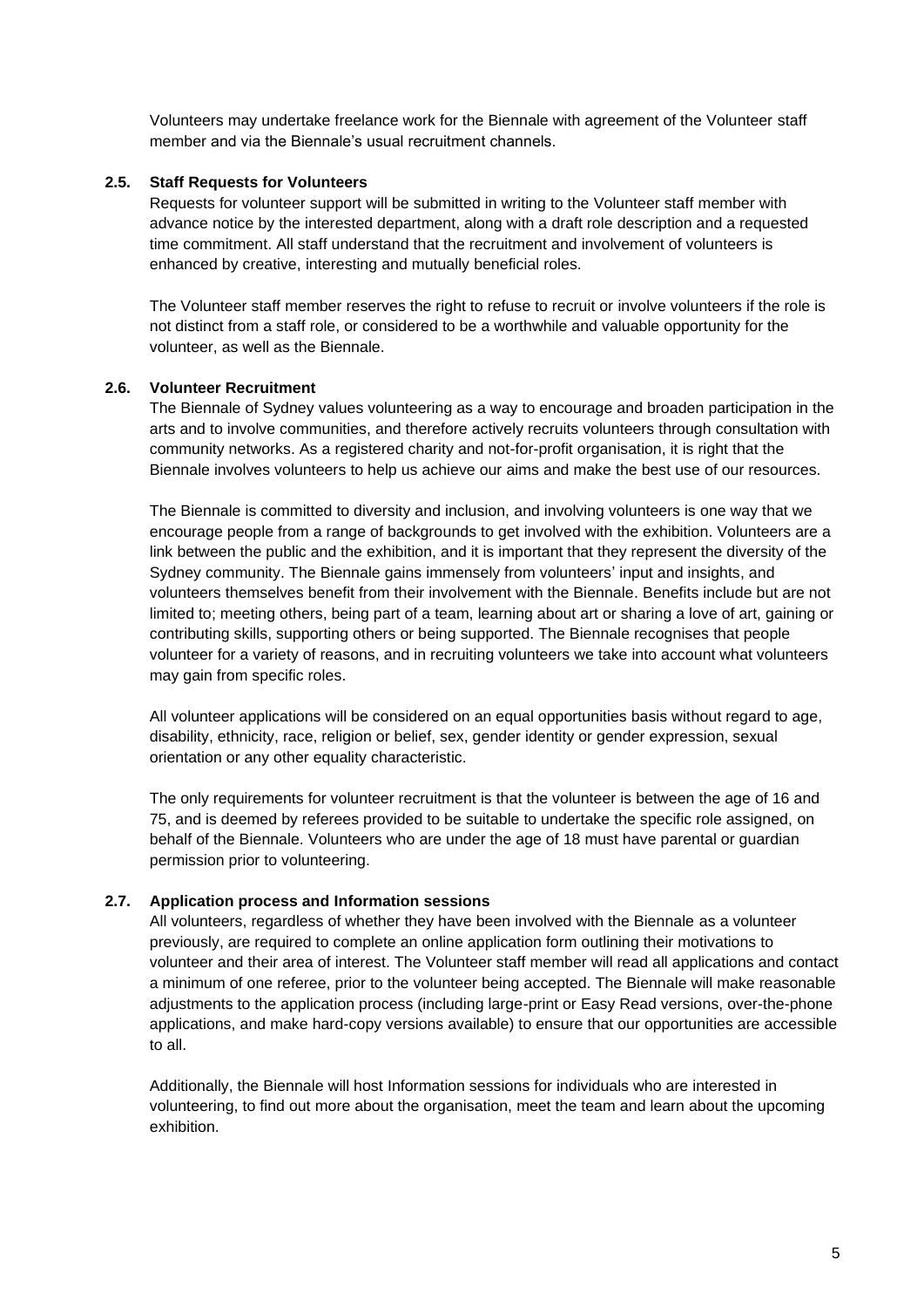#### **2.8. Volunteer Acceptance**

Following a sufficient application and reference check, successful volunteers will receive written acceptance confirmation. No volunteer will commence volunteering until they have been officially accepted for a specified role, read and understood the volunteer agreement and have completed all necessary paperwork and training relevant to that role.

#### **2.9. Volunteer trial period**

All volunteers will be initially accepted on a trial period of 14 days, after which point either the volunteer or Volunteer staff member may suggest a different or more suitable role, or may determine the unsuitability of the volunteer within the Biennale, through a fair process, as outlined in the *[Volunteers and Interns Problem-Solving Guidance.](https://voluntier.team/wp-content/uploads/2022/01/Volunteers-and-Interns-Problem-Solving-Guidelines.pdf)*

#### **2.10. Problem Solving procedures**

The Biennale accepts the involvement of volunteers with the understanding that such involvement is at the discretion of the Biennale. The Biennale hopes that volunteers will experience problem-free volunteering while involved with the Biennale. If problems do arise, the Biennale will follow its *Volunteers and Interns Problem-Solving Guidance* so that all volunteers are treated fairly and consistently. These procedures are different from those for employees as the relationship between the Biennale and volunteers is non-contractual and thus not defined as employment.

#### **2.11. Professional services**

Volunteers will not perform professional services on behalf of the Biennale for which certification or licensing is required, even if currently certified or licensed to do so.

#### **2.12. Length of service**

All volunteer roles will have a defined minimum time commitment as outlined in the role description, however volunteers are welcome to do more within reason, at the discretion of the Volunteer staff member. The overall duration of volunteering will be no longer than the exhibition period, including installation and de-installation. All volunteer roles will end at the conclusion of the exhibition, without expectation or requirement of reallocation of that volunteer.

Volunteers are neither expected nor required to accept further involvement with volunteering at the end of the exhibition, although are welcomed and encouraged to reapply as a volunteer for future Biennales. The Biennale accepts that volunteers may instead choose to seek employment or not to return to volunteering.

# **3. Volunteer Training & Development, Support and Recognition**

#### **3.1. Orientation and Induction**

All volunteers will receive a general Induction prior to commencing, which includes an introduction to the Biennale, Work Health and Safety (WHS) information and Visitor Care training. The Biennale will provide volunteers with the tools they need to carry out their role successfully, including any additional training as required, that is relevant to the role.

If a Volunteer commences post-induction, they will receive a condensed version of the Induction delivered by the Volunteer staff member, and where requested, supplemented by 'on-the-job' learning with an experienced volunteer.

The Biennale will provide a handbook for volunteers, which welcomes volunteers to the Biennale and contains the Volunteer Agreement, organisational overview, Exhibition overview, role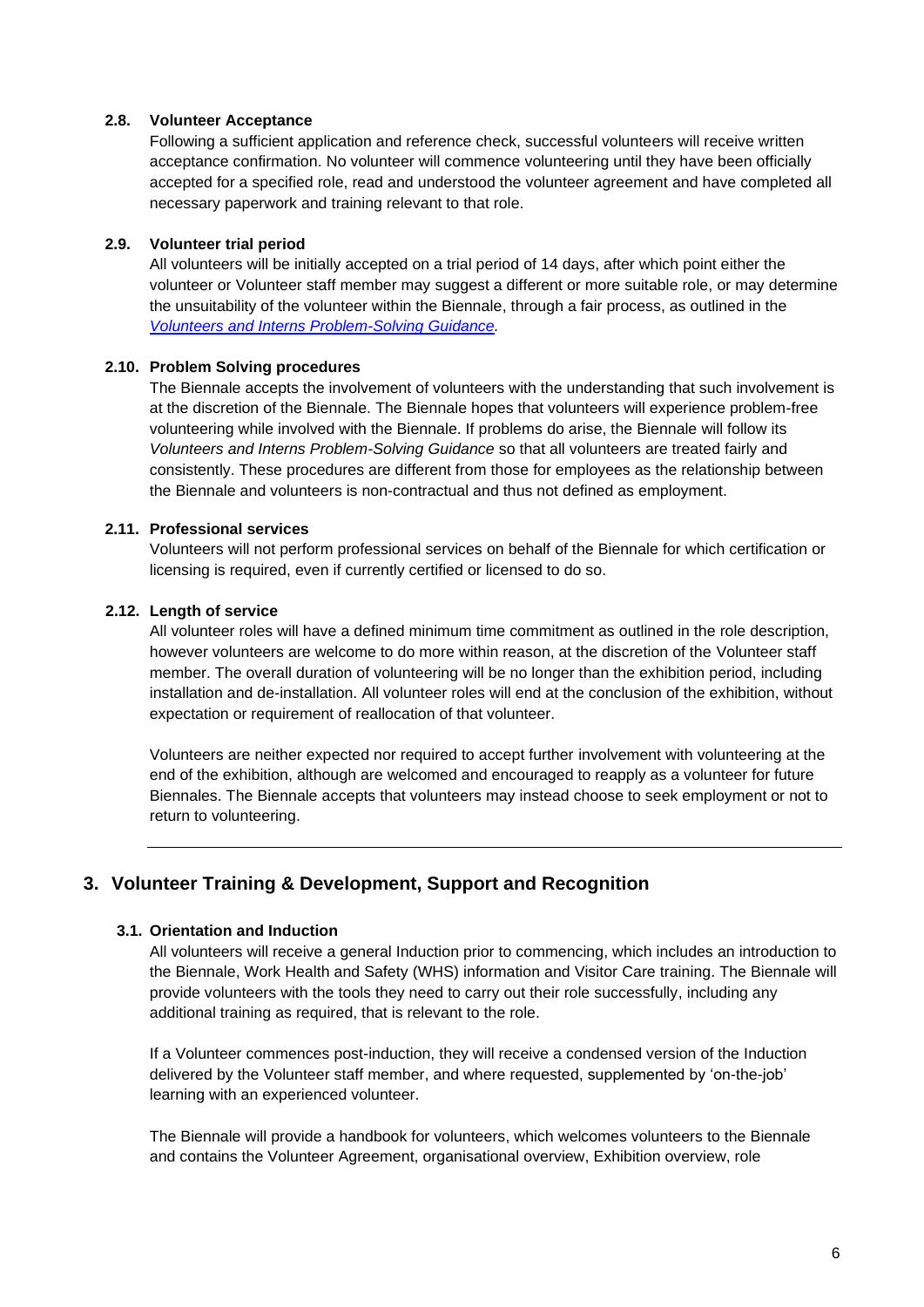descriptions, venues and meeting points, transport information, FAQ's and day-to-day information about their role.

#### **3.2. Ongoing Training and Development**

To support Volunteers continued learning and development, the Biennale will provide additional (optional) training and learning opportunities in the lead up to and throughout the exhibition. These will help to best prepare volunteers for their specific roles, gain new skills, share existing skills with each other, familiarise themselves with Biennale venues, and act as a social opportunity to build new relationships with each other and with Biennale staff.

#### **3.3. Volunteer Supervisor**

All accepted Biennale volunteers must have a clearly identified supervisor who is responsible for day-to-day management and guidance of the volunteer. The named supervisor will be regularly available to meet volunteers individually to provide support and discuss any issues or concerns.

Another volunteer may not act as a supervisor of other volunteers, unless under the direct supervision of a paid staff member.

#### **3.4. Volunteer Recognition**

It is important for volunteers to feel appreciated and valued, and the Biennale will ensure that we provide our volunteers with regular, appropriate thanks and acknowledgement. Formally, this will take the format of an 'End of Exhibition' Volunteer celebration to recognise and reward the contribution of volunteers to the Biennale, and will be attended by all staff including the Director and CEO and Artistic Director. Volunteers will be consulted and involved with the organisation in order to develop an appropriate format for this event.

Throughout the Exhibition, all staff are responsible for providing ongoing thanks, and supporting creative methods of volunteer recognition on a regular basis. These methods of informal recognition may range from a simple 'Thank You' to a concerted effort to include volunteers as full participants in programs and making them feel part of the wider Biennale team.

In addition, when the Biennale Exhibition falls during 'National Volunteers Week', the Biennale will endeavour to celebrate it by hosting a special event, and/or through acts of additional recognition, including through Social Media platforms and the Biennale website.

#### **3.5. Volunteer References and Career progression**

The Biennale recognises that some volunteers join the Biennale to gain valuable skills and experience to help with job prospects and career progression. While volunteering with the Biennale of Sydney does not follow a direct line into employment with the Biennale, we encourage and support volunteers to apply for jobs through the regular channels, if desired. The Biennale is happy to provide references on request, outlining experience and hours involved, providing the individual has met the minimum commitment as a volunteer.

## **4. Volunteer Supervision and Evaluation**

#### **4.1. Volunteer and staff relationships**

Biennale volunteers and staff are considered to be partners and will work collaboratively in implementing the mission and programs of the Biennale, with each having an equal but complementary role to play. It is important that volunteers and staff both understand and respect the needs and abilities of the other.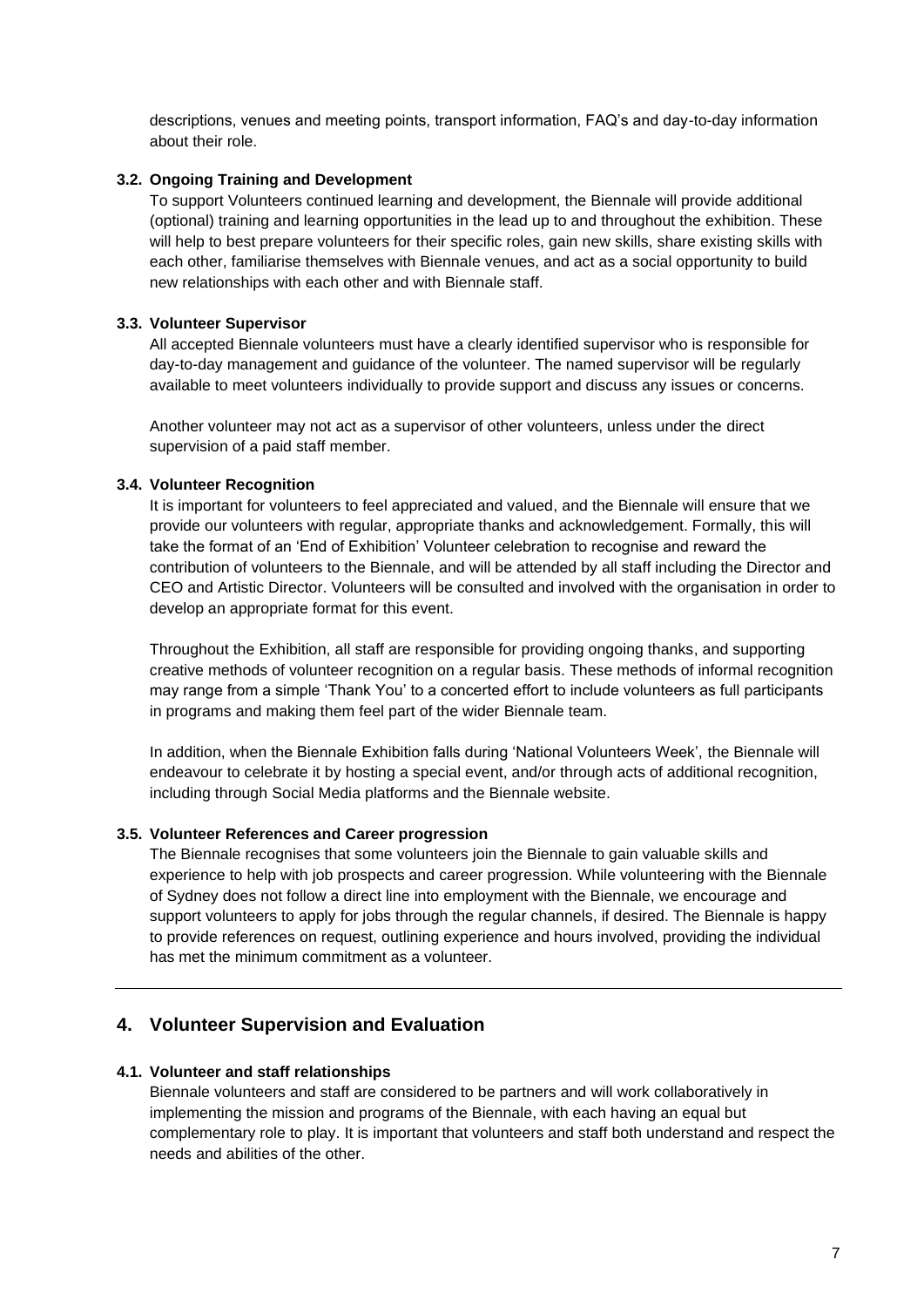#### **4.2. Feedback mechanisms**

The Biennale will provide opportunities for volunteers to meet regularly as a group with staff to receive information updates, to exchange information and to offer feedback. Volunteers can offer feedback to Biennale staff at any time either verbally or written, and are actively encouraged to do so, to allow us to continually improve and evolve.

#### **4.3. Volunteer Care training for Biennale staff**

A presentation on best practice when working with volunteers will be provided to all staff prior to Exhibition opening. In addition to this, staff are encouraged to attend volunteer training, networking and social opportunities to get to know volunteers, welcoming them to the organisation.

#### **4.4. Communication**

Volunteers are entitled to all necessary information relevant to successfully carry out their volunteer role. As such, volunteers will be included in and have access to all appropriate email communications, training notes and other material necessary to their role. In the lead up to, and throughout the exhibition, most of this information will be updated on or sent out via Voluntier volunteer software.

The Volunteer staff member is responsible for ensuring that the volunteer receives all news and information updates about their volunteering. The Volunteer is responsible for ensuring that their contact information is up-to-date, and will inform the Volunteer staff member if they require an alternative method of communication to phone or email.

#### **4.5. Volunteer absence and finding a replacement**

Volunteers are expected to carry out their role on a regular, scheduled and timely basis. If expecting to be absent from a scheduled shift, volunteers will inform the Volunteer staff member with as much advance notice as possible so that alternative arrangements can be made. Continual absenteeism, without valid reason or communication, will result in a review of the volunteer's involvement with the Biennale.

Through the volunteer software system Voluntier, volunteers are able to self-schedule shifts based on their availability, and similarly are able to amend these up until 48 hours before the shift. If shorter notice than 48 hours is needed to change or cancel a shift, the volunteer will have to call the Volunteer staff member. Where cancelling a shift is unavoidable, volunteers will be encouraged to select a different shift in exchange.

Volunteers are encouraged to find a substitute for any upcoming absences. The substitute should be another volunteer with the same qualification as the volunteer that they are substituting. This process can be facilitated by the volunteer through the private Facebook group. Such substitution will only be accepted following consultation with the Volunteer staff member. Volunteer substitutes may only be recruited through people who are currently enrolled as volunteers with the Biennale.

#### **4.6. Volunteer Sabbatical or Leave**

At any time, the volunteer may decide to take a sabbatical or period of leave from their volunteering. Prior to doing so, the volunteer must notify the Volunteer staff member with as much notice as possible, to ensure that there is suitable cover available.

#### **4.7. Volunteer Evaluation**

Volunteers have the opportunity to seek review from the Volunteer staff member at any time regarding their involvement and performance in their role. Evaluations are optional, and largely dependent on the individual's interest and desire to self-improve or provide feedback about their